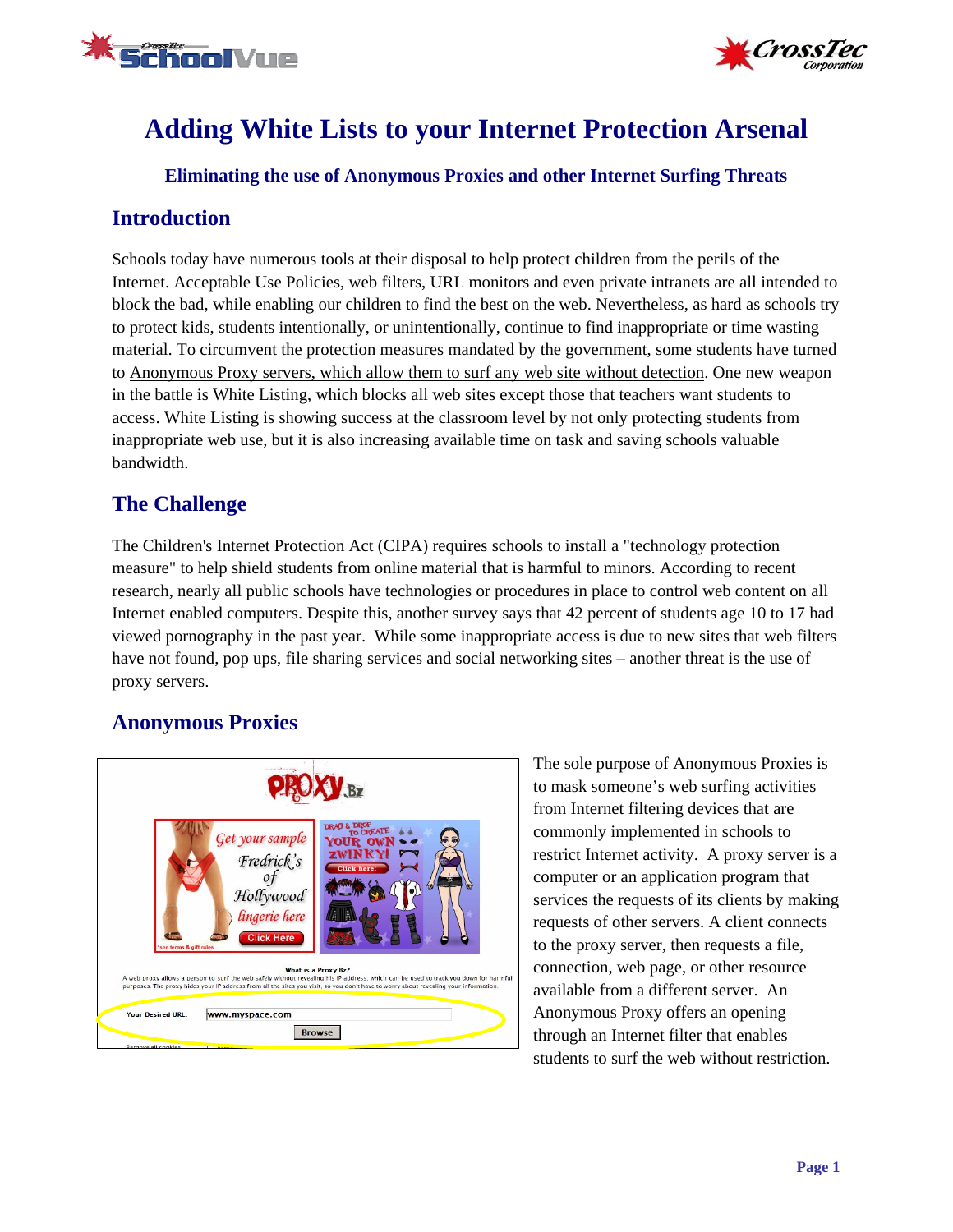#### **Here is is one example of an anonymous proxy web site called www.proxy.bz :**

Assume that your Internet filter does not block www.proxy.bz. If they can get to this site, they can then **anonymously browse to any other website** on the Internet. If the user types in www.myspace.com into the "Your Desired URL:" box they will immediately be redirected to that site.

|                        | <b>Currently you are using Proxy.bz Proxy Service</b><br><b>Calculate your Love Compatibility!</b><br>Calculatel                   |                                          |
|------------------------|------------------------------------------------------------------------------------------------------------------------------------|------------------------------------------|
| myspace.com.           | MySpace   People   Web   Music   Music Videos   Blogs >                                                                            | Help   SignU<br>powered Google<br>Search |
|                        | Home   Browse   Search   Invite   Film   Mail   Blog   Favorites   Forum   Groups   Events   Videos   Music   Comedy   Classifieds |                                          |
| <b>Cool New Videos</b> | 36,388 uploaded today!<br><b>CLICK</b> for a sneak peek of the                                                                     | trailer!                                 |

In this example, My Space opens without triggering any filters even if it is on your administrator's restricted web site list. How can this be? If you notice on the Address Bar of the browser, Internet Explorer has never left www.proxy.bz; it has simply

opened www.myspace.com within the browser window itself.

#### **Here are some excerpts from students sharing this information on the web:**

#### **Posted: 03-20-2007 07:02 PM Post subject:**

- 1. **Alex** my school blocked not only myspace but proxies as well. how do i bypass this?
- 2. **me** ok if you want a proxy that works try www.mathcookbook.com …. if not google proxy and u can find them around. They probably won't all be blocked
- 3. **liam** i got two that may possibly work for you, hope they help https://www.stday.com http://www.ultrareach.net
- 4. **dan** yep, it worked for me. thanks!

#### **Posted: 03-26-2007 04:47 AM Post subject:**

Well, if you know a bit of php scripting or some java, you can set up a site with an in-browser browser, meaning a php site that loads content inside it. Odds are your filter won't catch this, most don't./ Or you can VNC to an unfiltered computer. My old school filter blocked download.com, lmao. Yet I could easily get porn on it...sad.

A Google search of "Anonymous Proxies" finds well over a million sites. Of course, web filters can block proxy sites, like any other site, but only once they are found and entered into the blocked database. Unfortunately, more come on-line every day including those that students themselves create. One of the more publicized cases involved a 16-year old in Spokane, Washington who created his own Proxy site based in the Turks and Caicos. He stated the school district's content filter hampered student research. With his Proxy, students could access research sites the filters would block -- but they also could easily visit adult or other inappropriate web sites. By the time the district learned of the Proxy, it had been used over 3,000 times.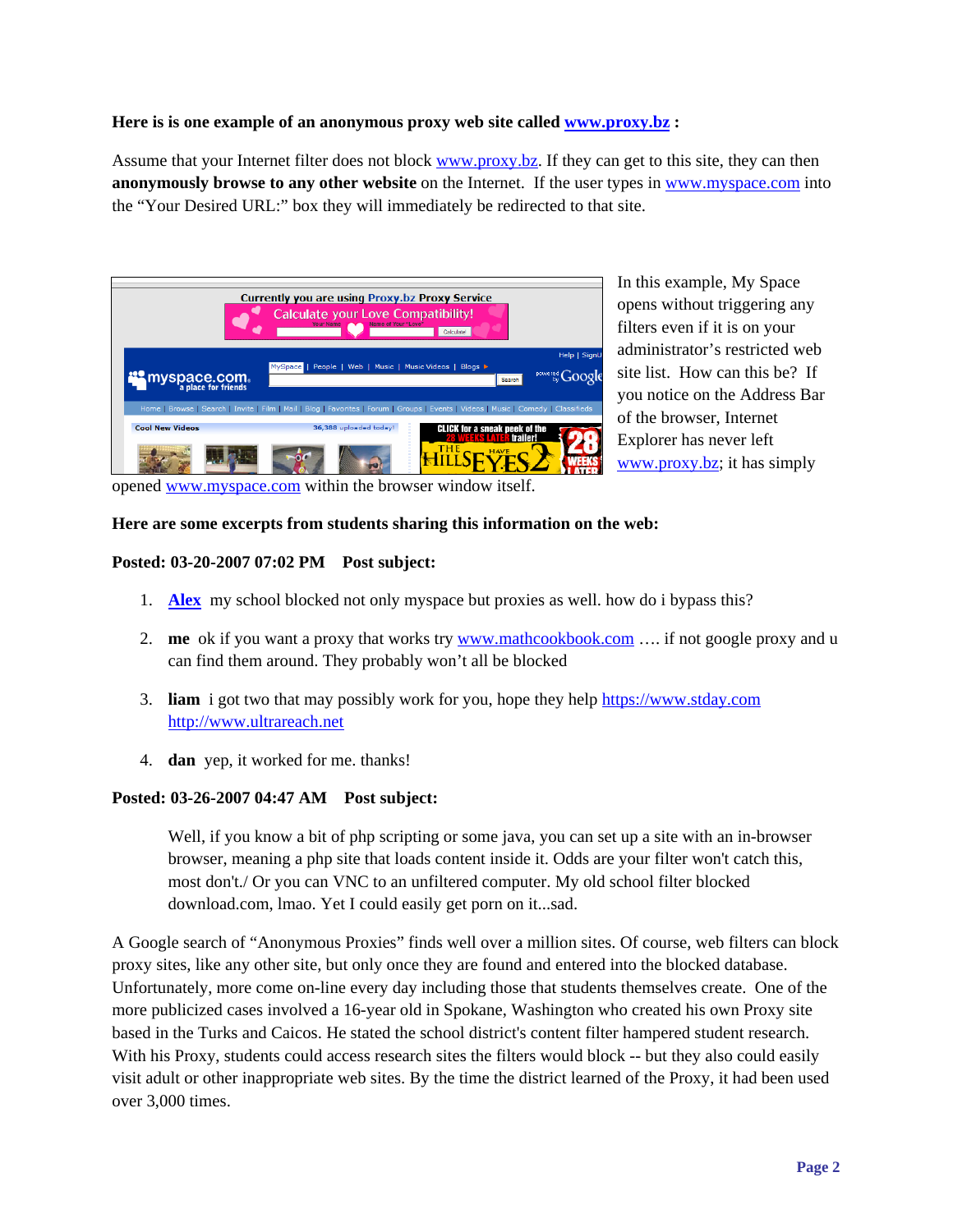### **What is a school to do?**

According to recent research, ninety-six percent of schools use blocking or filtering software; 93 percent say teachers or other staff members monitor student internet access; 83 percent have a written contract that parents must sign; 77 percent record the web sites visited; 76 percent have a contract that students must sign; 45 percent have an honor code; and 39 percent allow access only to their own intranet.

|        | E Croster Schoolwer 151                                                                      |                             |              |                                                              |                                  | $-10x$                           |
|--------|----------------------------------------------------------------------------------------------|-----------------------------|--------------|--------------------------------------------------------------|----------------------------------|----------------------------------|
|        | Situal Clark Group View With Playter Window Hub                                              |                             |              |                                                              |                                  |                                  |
|        | <b>Reflect: Student Register</b><br><b>Ston Werk</b><br><b>Tring Cia</b>                     | <b>Scar</b><br>Fin Transfer |              | Δ<br><b>Block AJ</b>                                         | ЮÙ.<br><b>Blank At</b><br>Manage | $\Delta$<br>÷.<br>Care to minute |
|        |                                                                                              |                             |              |                                                              |                                  | 甘静圖盘                             |
|        | Bert Brown                                                                                   |                             |              |                                                              |                                  | 华丽光                              |
|        | A Current With Stor<br>new                                                                   |                             | All was been |                                                              |                                  |                                  |
| ш      | O DONOMSS C Experience the mage with the latest from et C                                    |                             |              |                                                              |                                  |                                  |
|        | <b>Accounts C</b> Experience the regional state above and a C C<br>$\mathbf{r}_{\mathbf{a}}$ |                             |              |                                                              |                                  |                                  |
| Ġ<br>ā |                                                                                              |                             |              |                                                              |                                  |                                  |
|        | ۰<br><b>Approved State</b>                                                                   |                             | $O$ at       | <b>Husbicted Sites</b><br>o                                  |                                  | ۰                                |
| M      | 1.54                                                                                         | Cesarinan                   |              | 184                                                          | Important                        |                                  |
|        | <b>Client Drums</b><br><b>Covers Extragged</b>                                               | anting nat.                 |              | <b>Chemintacion</b>                                          |                                  |                                  |
|        | A www.grosdecomp.com                                                                         | anything pressure           |              |                                                              |                                  |                                  |
| ₫      | Davis Grey (14)                                                                              | and ag asser                |              |                                                              |                                  |                                  |
|        | Obvert and the core.                                                                         | al Mosta                    |              |                                                              |                                  |                                  |
|        |                                                                                              |                             |              |                                                              |                                  |                                  |
|        |                                                                                              |                             |              | C: Program Flee/CrossToc/CrossTec Remote Control/WEDText day |                                  | <b>Current Web List</b>          |
|        |                                                                                              |                             |              |                                                              |                                  |                                  |

A new, simple, solution to the problem is white listing. White Lists are created at the classroom level and serve as a last, and best, line of defense. Using applications such as CrossTec SchoolVue, a teacher can easily create a list of applications and web sites that they want students to access during a particular class. If a student tries to access any other site, or application, they get an error message. SchoolVue empowers the instructor to limit what a single student, group of students, entire class or classroom can use and not use while the SchoolVue client is running. Teachers can easily add

new web sites or applications to the "Approved" list.

For example in an electronic drafting class, perhaps the teacher wants only to permit AutoCAD and the Internet to run. Now any game or even MS Office application that the student clicks will not run. To restrict Internet use, the teacher might approve just access to the school's web site and maybe Autodesk's site and nasa.gov so they can grab ideas for drawings. If they head for ESPN, IM, web mail or a proxy server – they get a list of approved sites they CAN use. Even domains linked from the allowed site(s) will not work. If a student has a suggestion for a new site, the teacher can easily type



in the URL and grant access to it. They don't have to send a message to the tech coordinator and wait for the site to allowed.



By restricting applications and web sites to only those approved and suggested for class work, teachers have found that students gain substantial time on task and are more focused on the lesson. Another benefit is a decrease in bandwidth usage. If students are not able to download or access media files or spend time surfing, then more bandwidth is left available for more necessary applications and use. The lab will also typically see a reduced incidence of Malware and other technical distractions associated with inappropriate web use.

## **Multi-Tiered Approach:**

Because of the ever-increasing threats posed by new technology, including new Web 2.0, it is up to schools to mitigate the risks. One of the best approaches in the fight for your students, and not against them, is a multi-tiered attack which should include student education, an acceptable use policy, a tested web filter, monitoring and white listing.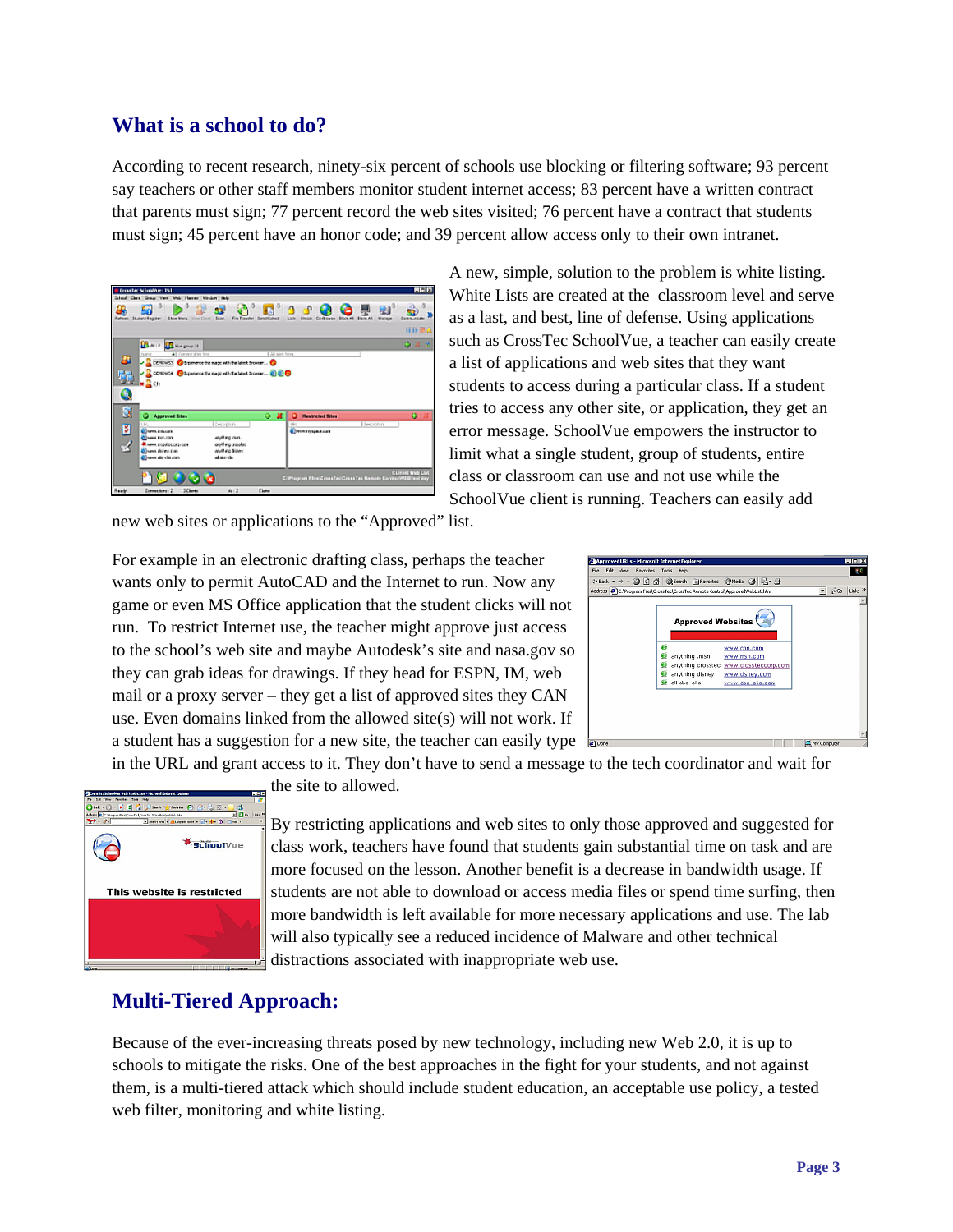The first step is informing students of the dangers posed by various types of sites and outline tactics to avoid being victimized by online predators. This approach will not only help students become better "Netizines" at school but will provide them with the knowledge to be safer outside of the schools network where most of the other protections may not be available.

Make sure your acceptable-use policies limit computer access to educational purposes only and prohibit access for personal uses. To address social networking policies, you should inform students, and parents, that disciplinary action including prosecution may be taken against them if their off-campus



communications causes disruption in school or interferes with another student's rights.

Administrators should not only have a good web filtering system but they should also invest in monitoring technologies intended to show them where students are on the web--and where they're trying to go. While not intended to replace teachers who walk around their classrooms, electronic monitoring enables the instructor to be "everywhere in the room at once." One monitoring technology lets the teacher see thumbnails of what is on each students' screen. This feature, which is also

contained in CrossTec SchoolVue, provides a single screen containing constantly updating images of student progress. Besides providing a great way to keep students on-task, it also can alert the instructor if someone is having trouble with a given concept or exercise. With SchoolVue teachers can also capture a screen shot of a student's desktop or an entire screen session of student activity and play it back to administrators or parents.

Another monitoring technology tracks and records every site students visit, including when they logged on and off and how long they were on each site. While SchoolVue contains this ability for a given classroom, other programs such as CrossTec EMS Plus can provide this for an entire district or school. Reports can be generated for specific grades, departments or even individuals. EMS Plus can also create these reports for application use.

URL and application monitoring is just one feature of EMS Plus. The solution also contains metering so you can restrict use by time, location, grade or group – again reducing threats and bandwidth use. The software also provides



software distribution, inventory of hardware and software installed (or missing) on school PCs and powerful cross-platform remote support abilities when paired with its sister product – CrossTec Remote Control.